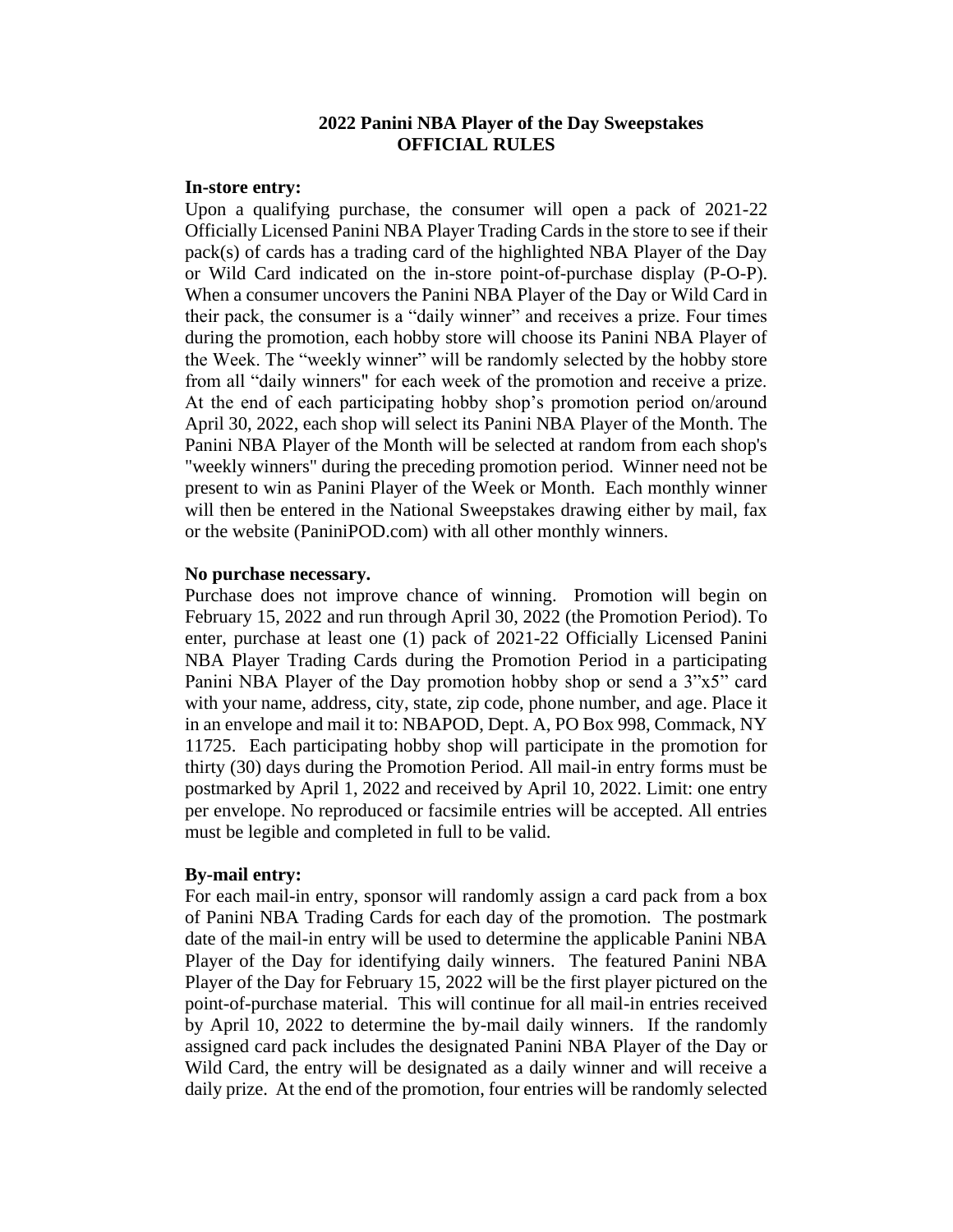from the daily winners as "Panini NBA Player of the Week" winners. The four Panini NBA Player of the Week winners will receive the weekly prize. Those four winners will then be entered in the random mail-in entry drawing for the Panini NBA Player of the Month prize. The Panini NBA Player of the Month drawing for mail-in entries will take place on or around June 15, 2022. The Panini NBA Player of the Month mail-in winner will be entered in the National Sweepstakes drawing with all other monthly winners from the in-store entries. All winners via the mail-in method of entry will be notified at the end of the promotion that they have won by receiving their prize by mail.

# **Prize Structure for In-Store Promotion:**

**Panini NBA Player of the Day/Wild Card:** 2021-22 Panini NBA Promotional Card Pack

**Panini NBA Player of the Week:** 2021-22 Panini NBA Player of the Day T-Shirt

**Panini NBA Player of the Month:** Autographed Trading Card

## **Prize Structure for National Sweepstakes**

**Grand Prize Winner (1) – "Panini NBA Ultimate Collector Fantasy Day."** Event includes, but is not limited to, a 60-minute "zoom call" for up to 10 friends and family members with a current NBA player or NBA legend; an autographed Panini collectible from the player; and a \$250 shopping spree for Panini NBA licensed products at the hobby shop at which the winner entered the promotion. Player selection and event details are at the sole discretion of Panini America, Inc. ("Sponsor"). Sponsor reserves the right, in its sole discretion to substitute player and event, even after notification of the winner. All decisions of judges are final. All winners may be required to sign an affidavit of eligibility and publicity release.

**First Prize (10)** -- Autographed Panini NBA Collectible

**Second Prize (25) --** Autographed Panini Collectible

## **Miscellaneous:**

Improper, fraudulent, or non-qualifying entries will not be accepted. Not responsible for late, lost, stolen, misdirected, incomplete or mutilated entries. Entries become the property of the sponsor and will not be returned. Sponsor not responsible for faulty merchandise from an independent provider. This promotion is being conducted subject to all applicable federal, state, and local laws. Void where prohibited. Prizes are non-refundable and non-redeemable for cash. Any and all taxes are the sole responsibility of prize winners. If the Grand Prize is won by a minor, the prize will be awarded in the name of a parent/guardian. Minors must be accompanied by parent/guardian to claim prize. For a list of winners (or Grand Prize winner), send a self-addressed stamped envelope to: NBAPOD, Dept. W, PO Box 998 Commack, NY 11725